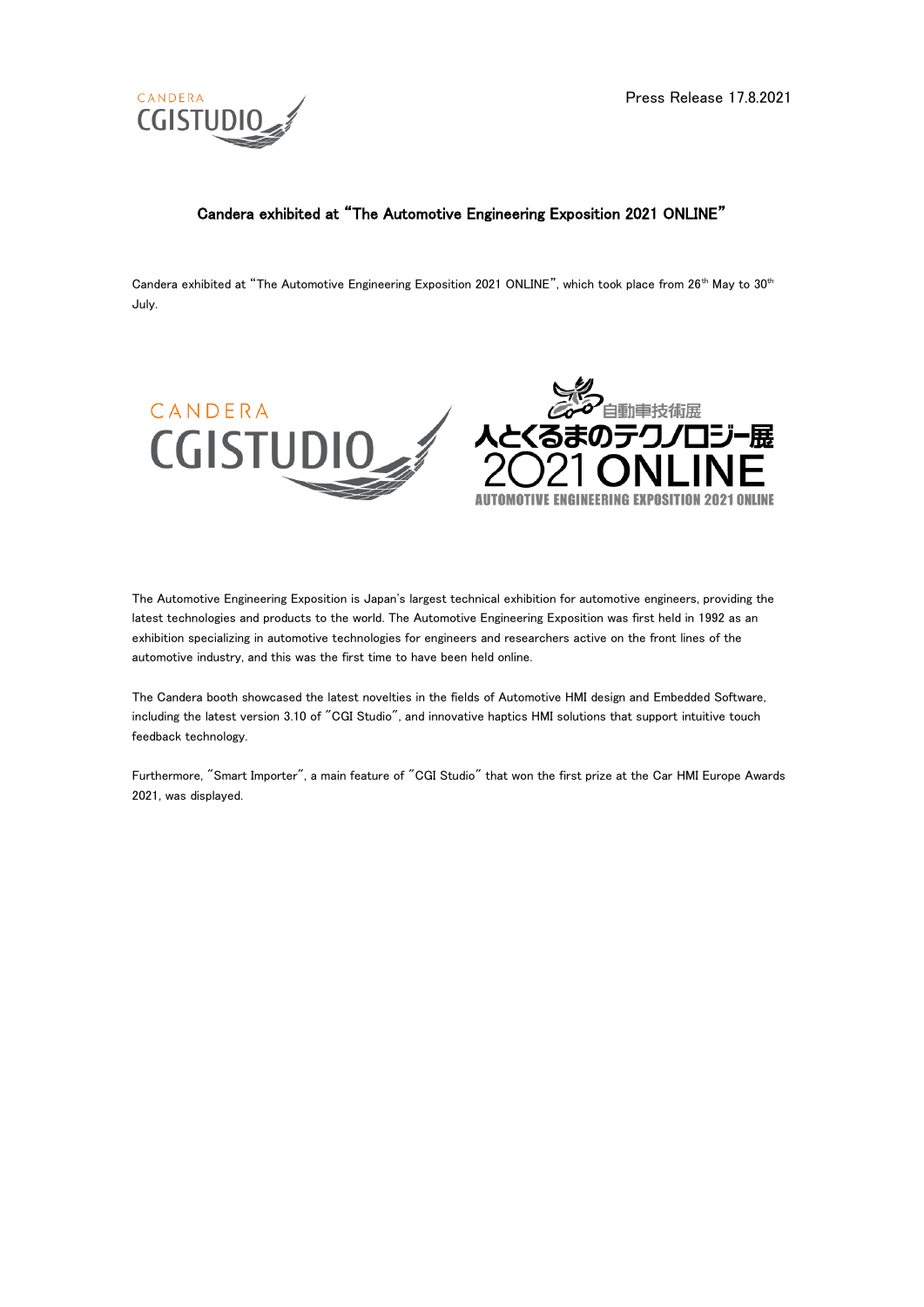#### CGI Studio 3.10

| $1 - 5$<br>700 <sub>h</sub><br><br>$54 - 1 -$<br>1205-8<br>8.0<br><b>Foot 20-6</b><br>エクリプト<br>313-500<br>スチートマック<br>50       | A&F.<br><b>za</b>                                                                                        |                 |
|-------------------------------------------------------------------------------------------------------------------------------|----------------------------------------------------------------------------------------------------------|-----------------|
| スタートアップ                                                                                                                       |                                                                                                          |                 |
| CANDERA                                                                                                                       |                                                                                                          |                 |
| Scene Composerへようこそ<br><b>CGISTUDIO</b>                                                                                       |                                                                                                          |                 |
| Scene Composer                                                                                                                |                                                                                                          |                 |
| ■ PRINCY-2004開業<br><b>O</b> ESSE<br>2 CGI Studio LighthouseS 7922<br>11000 Mint Lares                                         | $E$ <sub>CO</sub> $t$ <sub>2</sub> $t$ <sub>2</sub> $t$ <sub>2</sub> $t$ <sub>2</sub><br>■ 24:2739-1:54E | 出言              |
| 最近関いたソリューション                                                                                                                  |                                                                                                          |                 |
|                                                                                                                               | $21 - 7$                                                                                                 |                 |
| サンプルとテンプレート                                                                                                                   | カンデラ、「MATLAB EXPO 2021 Japan」に出属                                                                         |                 |
| $\bullet$ 120 life(i)                                                                                                         | CORD TO FS. INVITAR DOG 2021 Aprov C.H.M. G CO Study DR-S/T-SC M-TUEF,                                   |                 |
| u                                                                                                                             | <b>Lown More</b>                                                                                         |                 |
|                                                                                                                               | カンデラ「人とくるまのテクノロジー版 2021 ONLINE」に出版                                                                       |                 |
| 20 lifects<br><b>30 hair</b><br><b>O</b> Effects<br>20 Basic<br>Cropsy                                                        | CORD ROTSULECERSTUDY & HIS ONINGER & CO Duck OR LANGERS CHE.                                             |                 |
| <b>Support</b>                                                                                                                | <b>Fasca MAnn</b>                                                                                        |                 |
| AdvertedCluster* - Starte Composer                                                                                            |                                                                                                          | $\overline{13}$ |
| $L = -1$<br>プラックフォーム<br>3,597%<br>$-0.05 - 0.00$<br>$5 - 7$<br>スチットキング<br><b>COL</b><br>$\bullet$<br>50-9-<br>708-990<br>7713 | <b>AXVIII</b><br>77<br>A3.7<br>$\mathcal{F}$                                                             |                 |
| ・皿 り.C. 同周国swages・図  facebooks · オオ※<br><b>DOMES</b> PARKS<br>大白                                                              | 20093-1028                                                                                               |                 |
| Smithing American R.H. (4, of O.O.R., foot<br>$\cdot$ Second $\cdot$ 50.0 K C was $\cdot$                                     | クイックスタートざくド<br><b>DRAW</b>                                                                               |                 |
| 993-56039270-5-X-2)454 - F * 5-033-651                                                                                        | 予想の文化など ラブル<br>Strikeship Column                                                                         |                 |
|                                                                                                                               |                                                                                                          |                 |

Japanese interface on "Welcome Page" and "Toolbar" in Scene Composer. <https://youtu.be/9xuqOFoVAhk>

Candera's multilingual user-interface "Scene Composer" is now available in English and Japanese. To make sure every user gets on board quickly and can use the full potential of CGI Studio 3.10, the Candera team has enhanced samples and tutorials.

There is now for example a new "Quick Start Guide" for CGI Studio 3.10 for quick user onboarding, using an instrument cluster sample.

## AI based "Smart Importer"



<https://youtu.be/7RaKP-Pyb7c>

This new feature is part of CGI Studio 3.10 and has been developed to support users without any programming skills to easily create stunning HMI solutions. Smart Importer turns static graphic files like Adobe® Photoshop, Sketch or Axure® RP into full functional HMIs, making complex programming routines obsolete.

Using this unique and revolutionary import technique, all users will be able to experience improved work efficiency and increased speed in the creation of prototypes, as well as quickly respond to constantly changing market trends and customer demands.

In a comparative survey, it has been shown that by using Smart Importer, development time can be cut down by 40% for HMIs and up to 75% for prototypes.